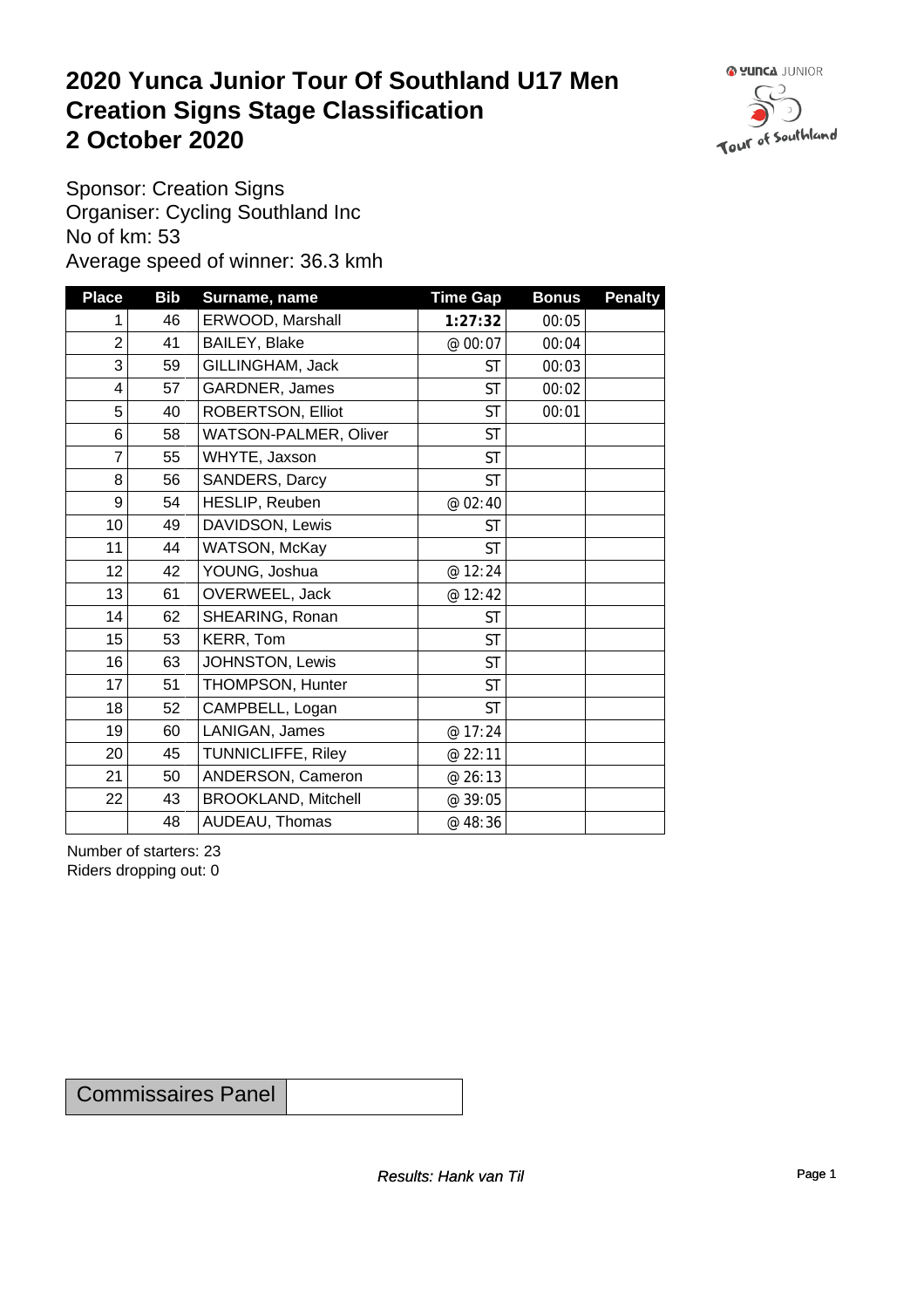## **2020 Yunca Junior Tour Of Southland U17 Men General Classification (Stage 1)**<br>
2 October 2020 **2 October 2020**



Organiser: Cycling Southland Inc

| <b>Place</b>   | <b>Bib</b> | Surname, name              | <b>Time Gap</b> |
|----------------|------------|----------------------------|-----------------|
| 1              | 46         | ERWOOD, Marshall           | 1:27:27         |
| $\overline{c}$ | 41         | BAILEY, Blake              | @ 00:08         |
| 3              | 59         | GILLINGHAM, Jack           | @ 00:09         |
| 4              | 57         | GARDNER, James             | @ 00:10         |
| 5              | 40         | ROBERTSON, Elliot          | @ 00:11         |
| 6              | 58         | WATSON-PALMER, Oliver      | @ 00:12         |
| 7              | 55         | WHYTE, Jaxson              | <b>ST</b>       |
| 8              | 56         | SANDERS, Darcy             | <b>ST</b>       |
| 9              | 54         | HESLIP, Reuben             | @ 02:45         |
| 10             | 49         | DAVIDSON, Lewis            | <b>ST</b>       |
| 11             | 44         | WATSON, McKay              | <b>ST</b>       |
| 12             | 42         | YOUNG, Joshua              | @ 12:29         |
| 13             | 61         | OVERWEEL, Jack             | @ 12:47         |
| 14             | 62         | SHEARING, Ronan            | <b>ST</b>       |
| 15             | 53         | KERR, Tom                  | <b>ST</b>       |
| 16             | 63         | JOHNSTON, Lewis            | <b>ST</b>       |
| 17             | 51         | THOMPSON, Hunter           | <b>ST</b>       |
| 18             | 52         | CAMPBELL, Logan            | <b>ST</b>       |
| 19             | 60         | LANIGAN, James             | @ 17:29         |
| 20             | 45         | TUNNICLIFFE, Riley         | @ 22:16         |
| 21             | 50         | ANDERSON, Cameron          | @ 26:18         |
| 22             | 43         | <b>BROOKLAND, Mitchell</b> | @ 39:10         |
| 23             | 48         | AUDEAU, Thomas             | @ 48:41         |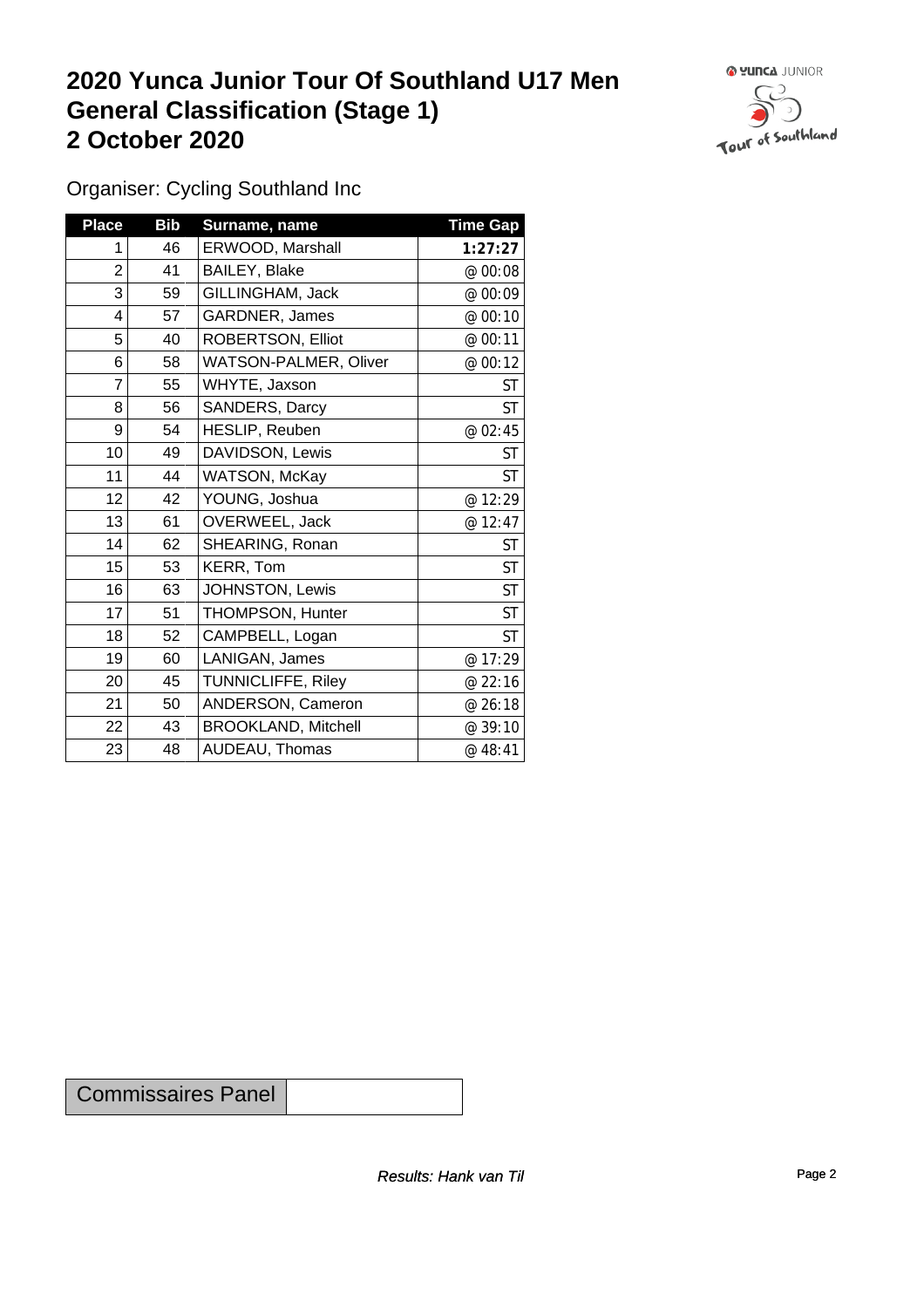## **2020 Yunca Junior Tour Of Southland U17 Men Sprint Classification (Stage 1) 2 October 2020**



Organiser: Cycling Southland Inc

| <b>Place</b> |    | Bib Surname, name            | <b>Points</b> |
|--------------|----|------------------------------|---------------|
|              | 58 | <b>WATSON-PALMER, Oliver</b> |               |
|              | 56 | SANDERS, Darcy               |               |
|              | 57 | GARDNER. James               |               |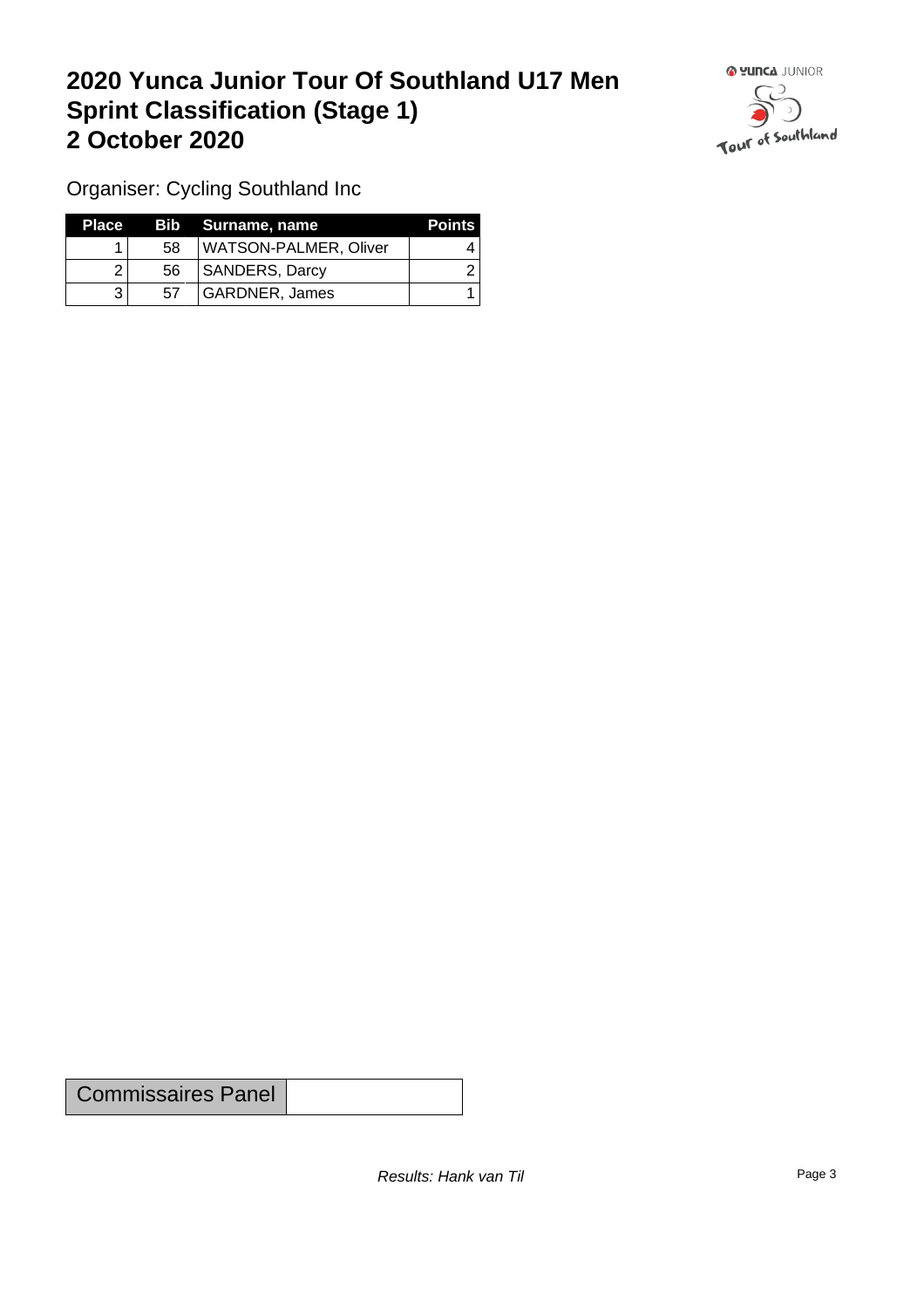## **2020 Yunca Junior Tour Of Southland U17 Men KOM Classification (Stage 1) 2 October 2020**



Organiser: Cycling Southland Inc

| Place T |    | Bib Surname, name     | <b>Points</b> |
|---------|----|-----------------------|---------------|
|         | 58 | WATSON-PALMER, Oliver |               |
|         | 59 | GILLINGHAM, Jack      |               |
|         | 56 | <b>SANDERS, Darcy</b> |               |